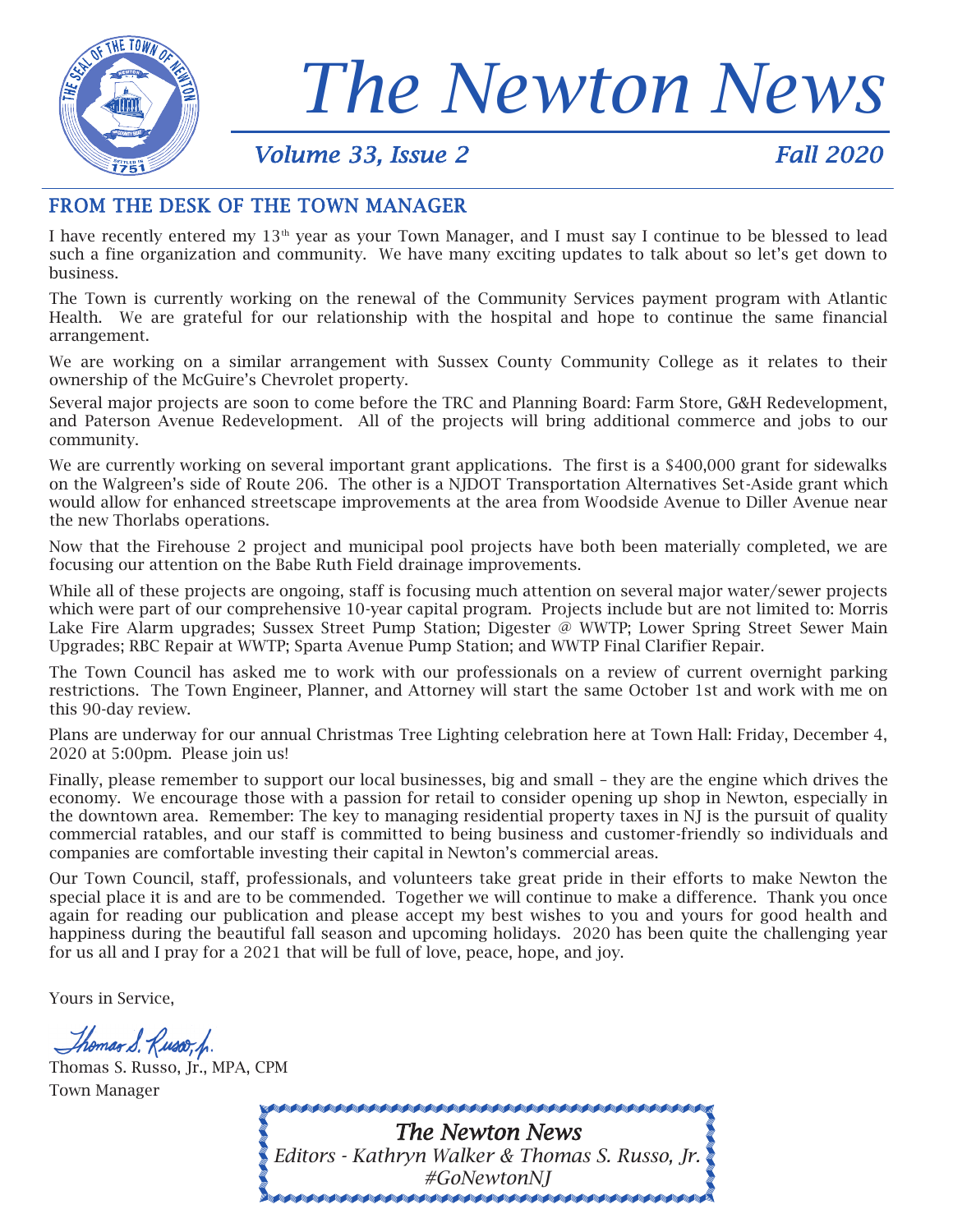### *Page 2 The Newton News*

### *INSIDE THIS ISSUE*

| Newton Town Council3<br>Recent Ordinances3                                         |  |
|------------------------------------------------------------------------------------|--|
| Clerk's Office Reminders 4                                                         |  |
| <br>Property Maintenance 5                                                         |  |
| Community Development6                                                             |  |
|                                                                                    |  |
| Certificate of Compliance 8                                                        |  |
| From the Police Desk9                                                              |  |
| Fall Leaf & Brush Pickup 10<br>Christmas Tree Pickup 10<br>Water and Sewer News 10 |  |
| Stormwater Management  11                                                          |  |
| Staff Directory  12                                                                |  |

#### Fall Decorating Contest Oct. 23

*DATES OF INTEREST* 

- Jack-o-Lantern Carving Contest Oct. 28
- Halloween Parade Oct. 31 at 3:00pm
- Flags of Honor Nov. 1 at 11:00am
- Fall Leaf & Brush Pickup Nov. 2 thru Nov. 27
- Election Day Town Hall Closed Nov. 3
- Veterans' Day Town Hall Closed Nov. 11
- Thanksgiving Holiday Town Hall Closed Nov. 26 & 27
- Holiday House Decorating Contest Nov. 30
- ◆ Tree Lighting Dec. 4 at 5:00pm
- Christmas Holiday Town Hall Closed Dec. 24 & 25

Mark your<br>calendar!

### *FINANCE NEWS*

#### $4^{\rm th}$  QUARTER TAX REMINDER:

The  $4<sup>th</sup>$  quarter property taxes are due on November 1, 2020. The grace period has been extended due to Veterans Day. Payments must be received by 4:30pm on Tuesday, November  $12<sup>th</sup>$ . Payments received after this date will be considered delinquent and interest will be charged back to November  $1<sup>st</sup>$  in accordance with R.S. 54:4-67.

#### YEAR END PENALTY FOR DELINQUENT TAXES:

The Town of Newton imposes a 6% year-end penalty on all accounts in which the delinquencies exceed \$10,000.00. At the end of the year the 6% is added to the total delinquency and carried forward to the next year. Interest is then charged in accordance with R.S. 54:4-67.

#### ONLINE PAYMENTS:

Residents may pay their tax & utility bills online. Go to [www.newtontownhall.com](http://www.newtontownhall.com), click the "Pay Online" link on the homepage. A fee of \$1.50 is applied for ACH (e-check) payments and a 2.65% (min. \$3) fee for Credit Card payments.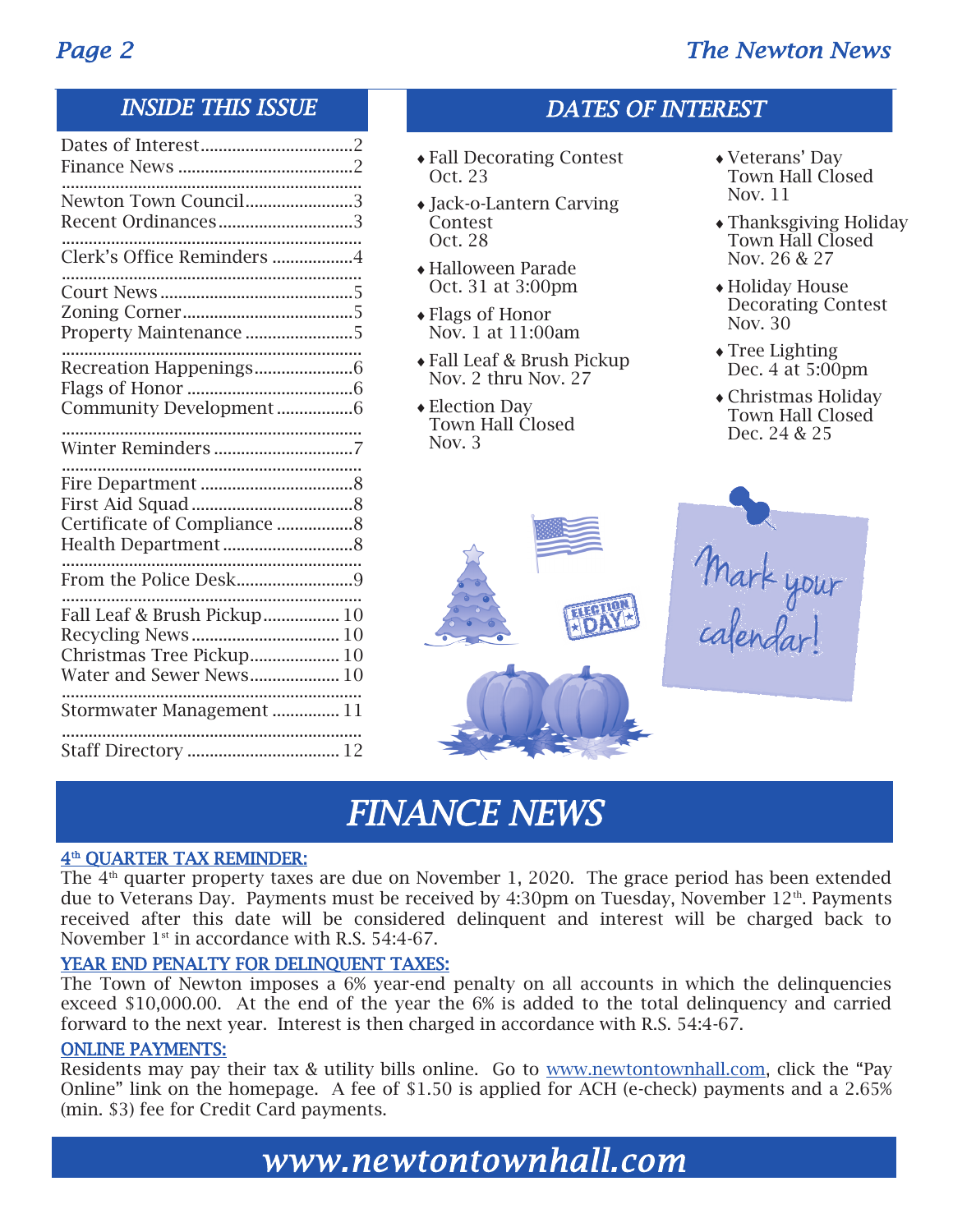### *The Newton News Page 3*

### $N$ *EWTON TOWN COUNCIL*

The Council typically meets on the  $2<sup>nd</sup>$  &  $4<sup>th</sup>$  Monday of every month. All meetings are held at 7:00pm in the Council Chambers located on the first floor of the Municipal Building at 39 Trinity Street, Newton unless provided for otherwise. Meetings are open for public attendance and comment. For a complete list of meeting dates visit our website at newtontownhall.com/ calendar.



Sandra Lee Diglio, Mayor sdiglio@newtontownhall.com 973-383-3521 x 452 Term expires 12/31/2022

Daniel G. Flynn, Deputy Mayor dflynn@newtontownhall.com 973-383-3521 x 454 Term expires 12/31/2020





Helen R. Le Frois, Councilwoman hlefrois@newtontownhall.com 973-383-3521 x 453 Term 12/31/2020

Jason Schlaffer, Councilman jschlaffer@newtontownhall.com 973-383-3521 x 450 Term expires 12/31/2022





Matthew Dickson, Councilman mdickson@newtontownhall.com 973-383-3521 x 451 Term expires 12/31/2022

Thomas S. Russo, Jr., Town Manager Lorraine A. Read, Municipal Clerk

### *RECENT ORDINANCES*

The Newton Town Council recently adopted several ordinances of interest:

Ordinance 2020-21 amends the redevelopment plan for Merriam Gateway.

**Ordinance 2020-20** amends the property maintenance code.

Ordinance 2020-19 amends definitions, and parking and driveway standards.

Ordinance 2020-14 adopts a redevelopment plan for Water Street.

Ordinance 2020 - 2 amends the redevelopment plan for Paterson Avenue.

To review Town ordinances that have recently been adopted visit our website at www.newtontownhall.com/ordinances.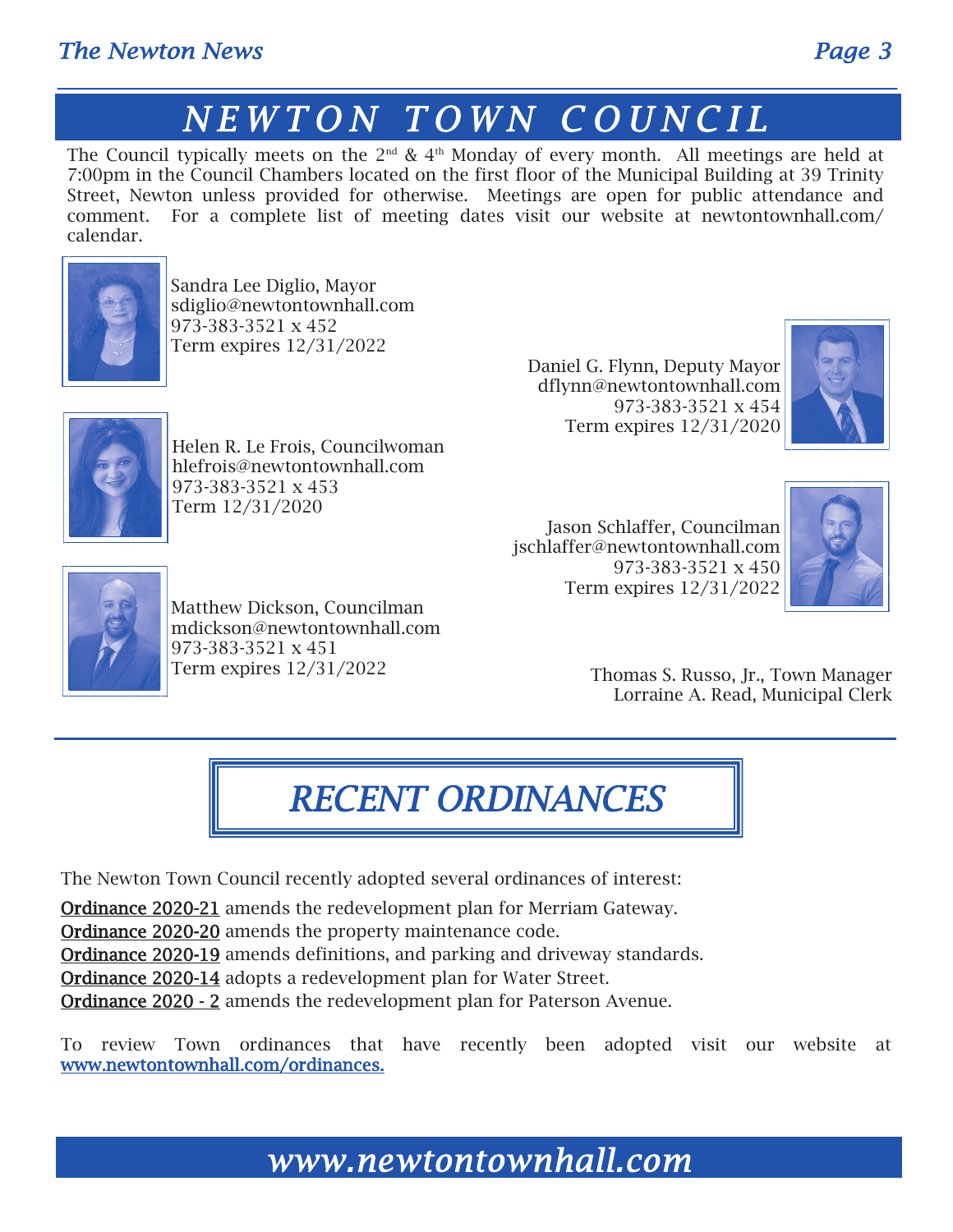### *Reminders from the Clerk's Office…*

### THE NOVEMBER PRESIDENTIAL ELECTION

For the first time, Newton's Municipal Election will be part of the November General Election. There are two (2) Councilmember seats at stake.



All active registered voters will **automatically** receive a vote-by-mail ballot for this year's Presidential–General Election.

All ballots will be mailed for the County Clerk's Office by Monday, October  $5<sup>th</sup>$ .

Voters can choose how to return their voted ballot. The following options are available:

- 1. By mail.
- 2. By depositing it in one of the 11 secure drop boxes in the County, one is located at the entrance to the Newton Municipal Building.
- 3. By handing it directly to a poll worker at your designated polling place on Election Day.
- 4. By delivering it in person to the County Board of Elections.

All ballots being returned through the U.S. Postal Service must:

- Carry a postmark no later than November  $7<sup>th</sup>$ .
- Exerceived by the Board of Elections no later than 8:00pm on November  $10<sup>th</sup>$ .
- Ballots which lack postmarks due to postal error received by 8:00pm on November  $5<sup>th</sup>$ will be considered valid.

Newton will have two (2) polling locations open for in-person voting. Voters who prefer to vote in person on Election Day can bring their mail-in ballot to their assigned polling place and hand it directly to poll worker. However, only voters with a disability will be permitted to use an in-person accessible voting machine on Election Day. If you go to the polls to vote in person, but do not bring your mail-in ballot you will be given a **Paper Provisional Ballot.** Provisional ballots are counted only after the deadline to accept and count mail-in ballots. Voters will receive a postcard in the mail by October  $23<sup>rd</sup>$  advising them of their designated polling location.

KNOW BEFORE YOU GO! If you have a question about how the 2020 Presidential Election is going to be conducted, call the Election Office at 973-579-0900 x1507.

#### PET LICENSING

Ordinance §57-14 requires all dogs & cats residing in Town be licensed. Registrations are processed January 1-31 2021. The State of New Jersey mandates current rabies vaccination cannot expire before November  $1<sup>st</sup>$  of the current license year (2021).

#### 2021 Dog and Cat license fees are:

Dogs: \$15.00 Spayed/Neutered \$18.00 Non-Spayed/Non-Neutered Cats: \$12.00

\*Late fee is \$5.00 each month per animal beginning  $2/1/21$ .\*

License application forms may be downloaded at www.newtontownhall.com/licenses.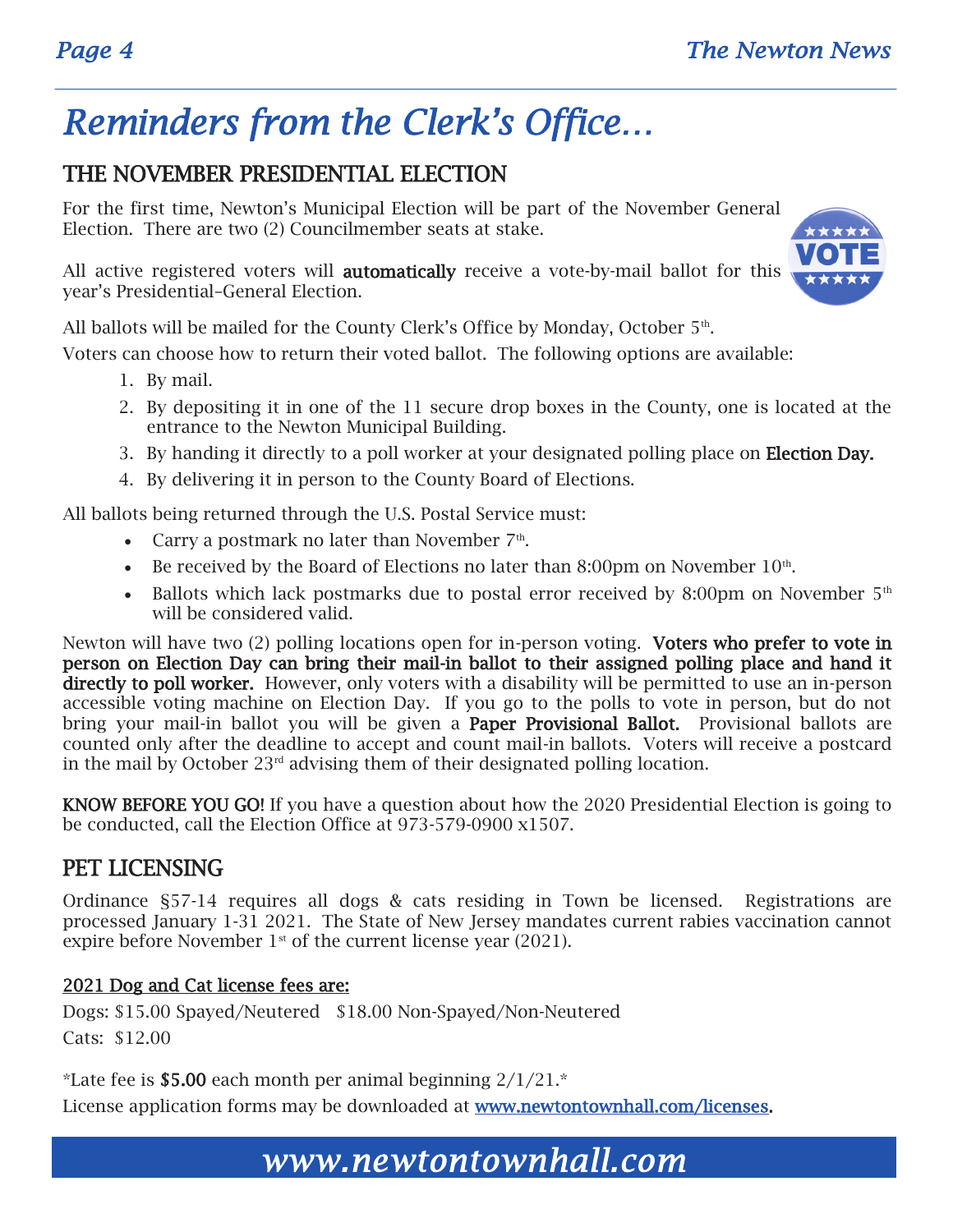### *COUR T NE WS*

Municipal Court sessions are being conducted virtually/remotely to minimize exposure to COVID-19. Accordingly, all complainants, defendants, attorneys, and victims are to contact the municipal court via email or by calling the court directly at 973-383-3521 X236, or X242 to provide your full name, email address, and cell phone number as soon as you receive your court notice.

Additionally, if you are disputing a traffic ticket and do not wish to appear in court, the Judiciary offers an "Online Municipal Case Resolution" benefit to adjudicate your case. This can be done through [www.njmcdirect.com,](http://www.njmcdirect.com) if your ticket is on the list of eligible offenses. Many tickets are now eligible for this option. These tickets will be reviewed by the prosecutor and you will be notified of their recommendation. All fines can now be paid online via same website.

We are committed to delivering exceptional customer service and strive to provide a satisfying court experience for all.

### **ZONING CORNER**

The Town of Newton Zoning Officer, Katherine Citterbart, would like to remind residents that zoning permits are required for *FENCES & RETAINING WALLS, SHEDS, POOLS (including blue temporary), DECKS, EMERGENCY STANDBY GENERATORS (§ 320-34), ADA RAMPS, ADDITIONS, ALTERATIONS, TEMPORARY STORAGE CONTAINER (P.O.D.), and CHICKEN COOPS (§ 320-28.J).*

#### *SURVEY*:

a property survey must be submitted along with most Zoning Permit Applications. For more details, see §320-23.E(2) of the Code Book.







#### *PARKING:*

Per Ordinance 2020-19, the parking of vehicles on any area other than driveways is prohibited throughout the Town of Newton.

#### *APPOINTMENTS:*

For the most efficient use of your time and ours, appointments are recommended.

For more information on zoning compliance and links to our forms, visit our website at [newtontownhall.com/zoning](http://newtontownhall.com/170/Zoning-Officer) or contact the Newton Zoning Officer, Katherine Citterbart, at [kcitterbart@newtontownhall.com.](mailto:kcitterbart@newtontownhall.com) 

### *PROPERTY MAINTENANCE*

Residents are reminded they are responsible for the maintenance and repair of any sidewalks in front of their property.

Residents are also reminded they must adhere to all trash and waste disposal requirements and are prohibited from placing discarding furniture such as mattresses, chairs, desks, tables, and sofas etc. at the curbside for extended periods of time.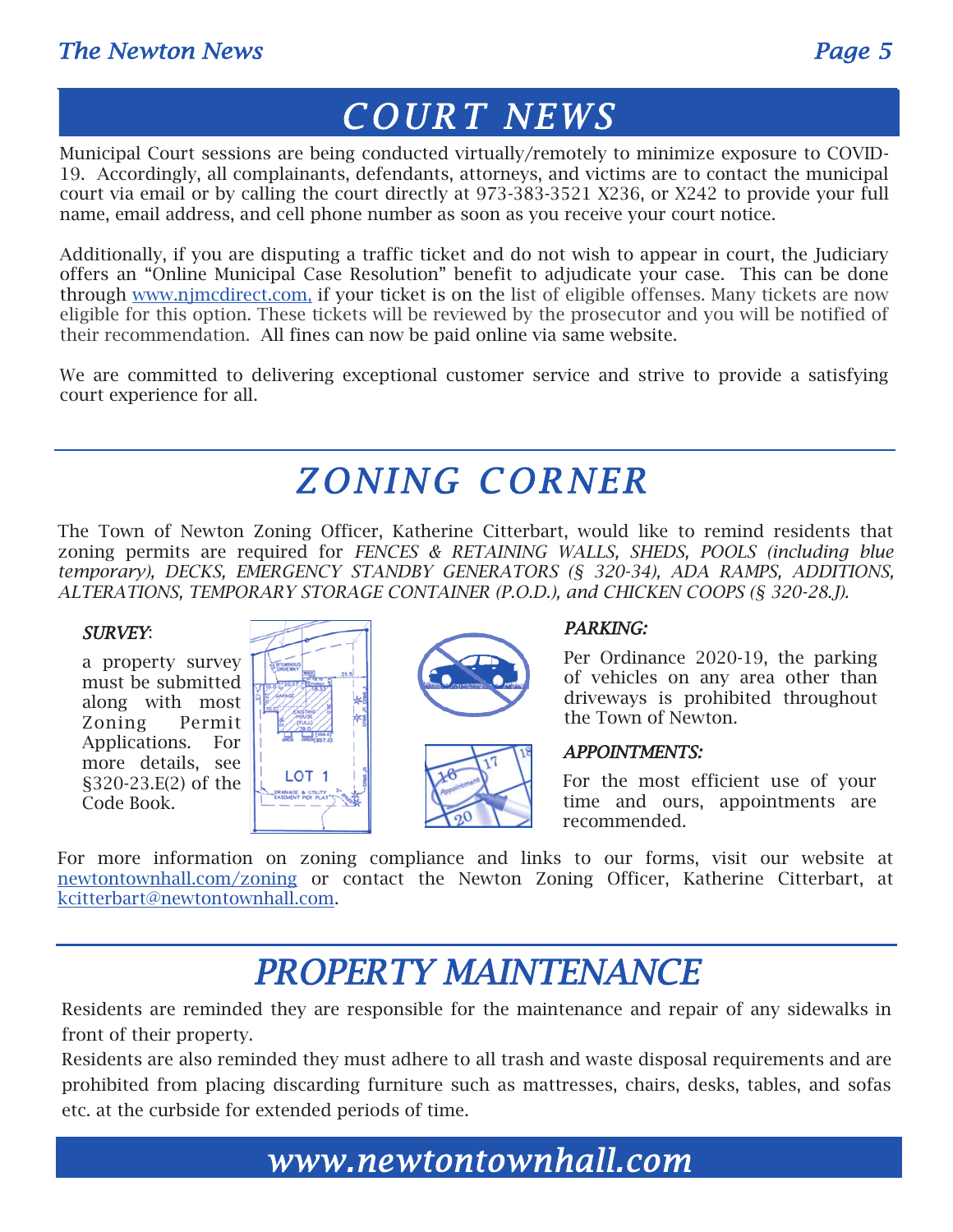### *R E C R E A T I O N H A P P E N I N G S Flags of Honor*

The Town of Newton will be hosting the 2<sup>nd</sup> Annual Flags of Honor event on Sunday, November 1<sup>st</sup> at 11:00am at the Municipal Building.

The event will have a proud display of American flags on the lawn of the Town Municipal Building located at 39 Trinity Street. The American flags will recognize and show honor to the Veterans who have dedicated themselves to the protection of our freedoms. Flags will be on display throughout the month of November. A brief reception with refreshments will follow the program. The public is encouraged to attend.

To adopt a flag for \$30 (with proceeds benefitting Community Hope's – Hope for Veterans Program – ensuring a safe haven for homeless and disabled Veterans every day), please contact the Recreation Department at 973-383-3521 x231.

Jack-o-Lantern Carving Contest: Contest ends October 28, 2020. Judging will take place on October 29<sup>th</sup> at which time three winners will be chosen and awarded gift certificates! Inappropriate entries will be disqualified. Submit all photo entries to: Recreation@newtontownhall.com. This contest is open to Town of Newton residents only.

For the latest information on Recreation Happenings, LIKE and follow us on Facebook: NEWTON RECREATION, on Instagram: @NewtonNJRecreation, or via the Town website: www.newtontownhall.com.

### *C O M M U N I T Y D E V E L O P M E N T*

#### Fall Decorating Contest – September 23rd – October 23rd

Calling all those who love Fall decorating! Submit your exterior Fall display on our FB site and you could will a prize. Open to all properties, simply post on our Facebook page with the hashtag #NewtonFallDecoratingContest and you may win a prize! Deadline to enter is October 23rd .

#### Halloween Parade – October  $31<sup>st</sup>$  at  $3:00<sup>pm</sup>$

This tradition is sponsored by the Newton Fire Department. There is a costume parade on Spring Street that leads contestants to the Municipal lot #4 on Trinity Street where the members of the Newton Fire Department will award cash prizes to the costume winners!

#### Holiday Lights Contest - November  $1<sup>st</sup>$  --November  $30<sup>th</sup>$

Submit your house or business address to be judged by our Senior Citizens on December 4<sup>th</sup>. You could win a cool prize or trophy! Open to all Town of Newton properties. Deadline to enter is November 30<sup>th</sup>.

#### Town Hall Tree Lighting - December  $4<sup>th</sup>$  at 5:00pm

Come join in the countdown as our holiday tree is lit up with thousands of holiday lights. There will be a DJ and refreshments as well as Santa himself being delivered by a Fire Truck. Write your letter to Santa and place in our special mailbox. This event is rain or shine and fun for all ages!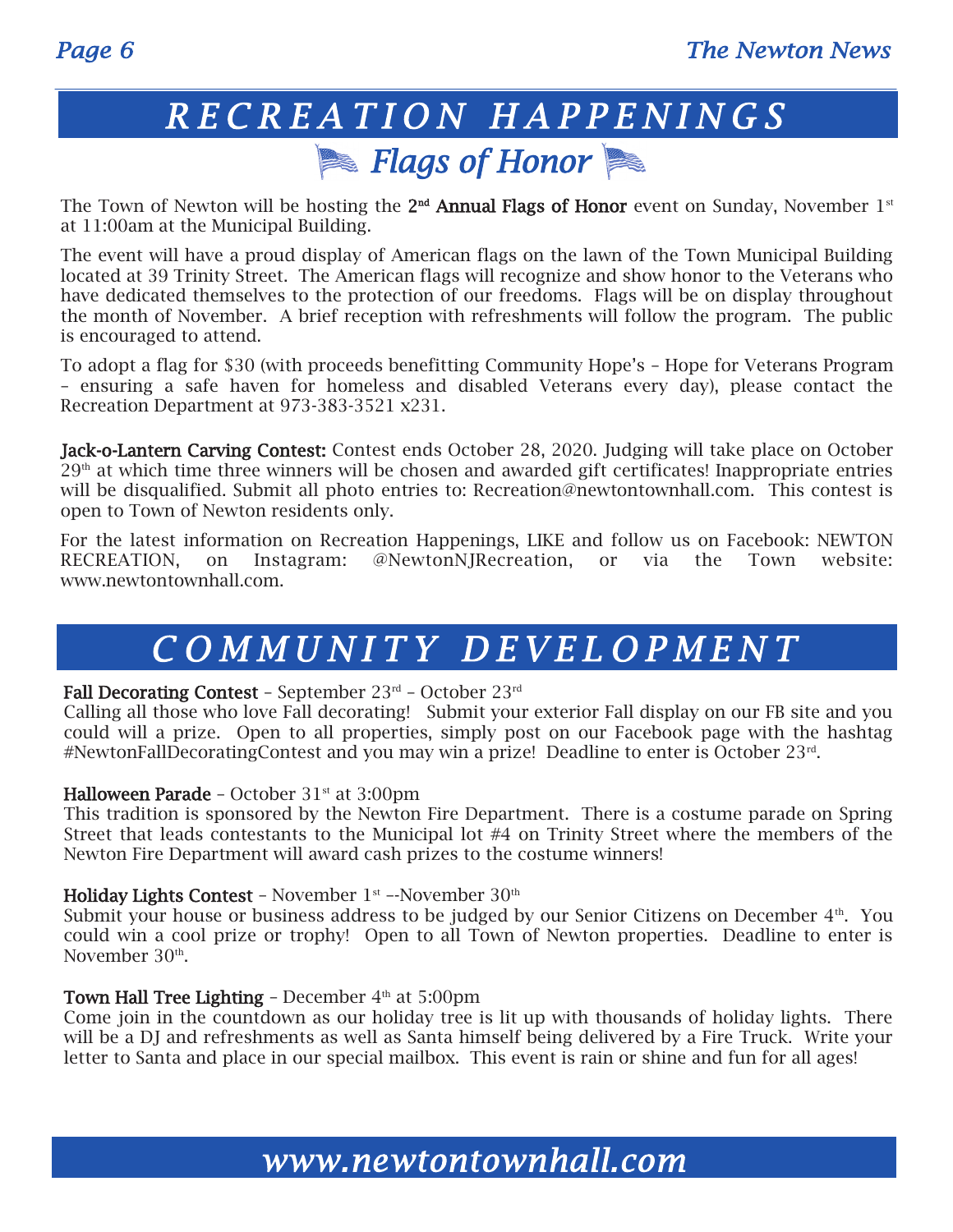### *W I N T E R R E M I N D E R S*

## *Parking Regulations*

When snow accumulates and covers any public street, road, or parking lot, vehicles are not allowed to be parked on those streets or in those parking lots until the Public Works Department has had



sufficient time to plow the snow. Vehicles parked illegally on snow-covered streets or in parking lots will be **ticketed and/or towed**. In the interest of public safety, Newton residents are asked to abide by the above regulations following snowstorms.

Chapter 307-49 of the Code of the Town of Newton prohibits the parking of vehicles on any street within the Town of Newton during the hours of 4:00am and

6:00am. To review the code of the Town of Newton please visit our website at www.newtontownhall.com/municipalcode. For a complete listing of Schedules see Chapter 307,Vehicles and Traffic, Article XI, Schedules.

## *Sidewalks*

Snow and ice must be removed from sidewalks within 12 hours of daylight after snow has fallen and/or ice has formed. If removing ice is impracticable, sand, grit, or ice melting material must be down within 12 hours of daylight after the formation of ice.

If a building is occupied by more than one family or business unit, the tenant or occupant of the first floor shall be required to remove all snow and ice.

## *Hydrants*

The owner, occupant or tenant of premises abutting or bordering upon any street in the Town shall remove all snow and ice from the abutting sidewalks and **fire hydrants** of such street or, in the event of ice which may be so frozen as to make removal impracticable, shall cause the same to be

thoroughly covered with sand, ice melting materials, or such other suitable grit, within 12 hours of daylight after the same shall fall or be formed thereon.

The owner, occupant or tenant of premises used by the public or business customers shall remove all snow and ice from sidewalks, fire hydrants, street, and parking areas used by the public in the transaction of business and, in the event of ice which may be so frozen as to make removal impracticable, shall cause the same to be thoroughly covered with sand, ice melting material, or suitable grit, within 12 hours of daylight after the same shall fall or be formed thereon.

In case a building is occupied by more than one family or business unit, the tenant or occupant of the first floor shall be required to remove all snow and ice.

Any complaints regarding this matter should be referred to the Newton Police Department at 973-383-2525.

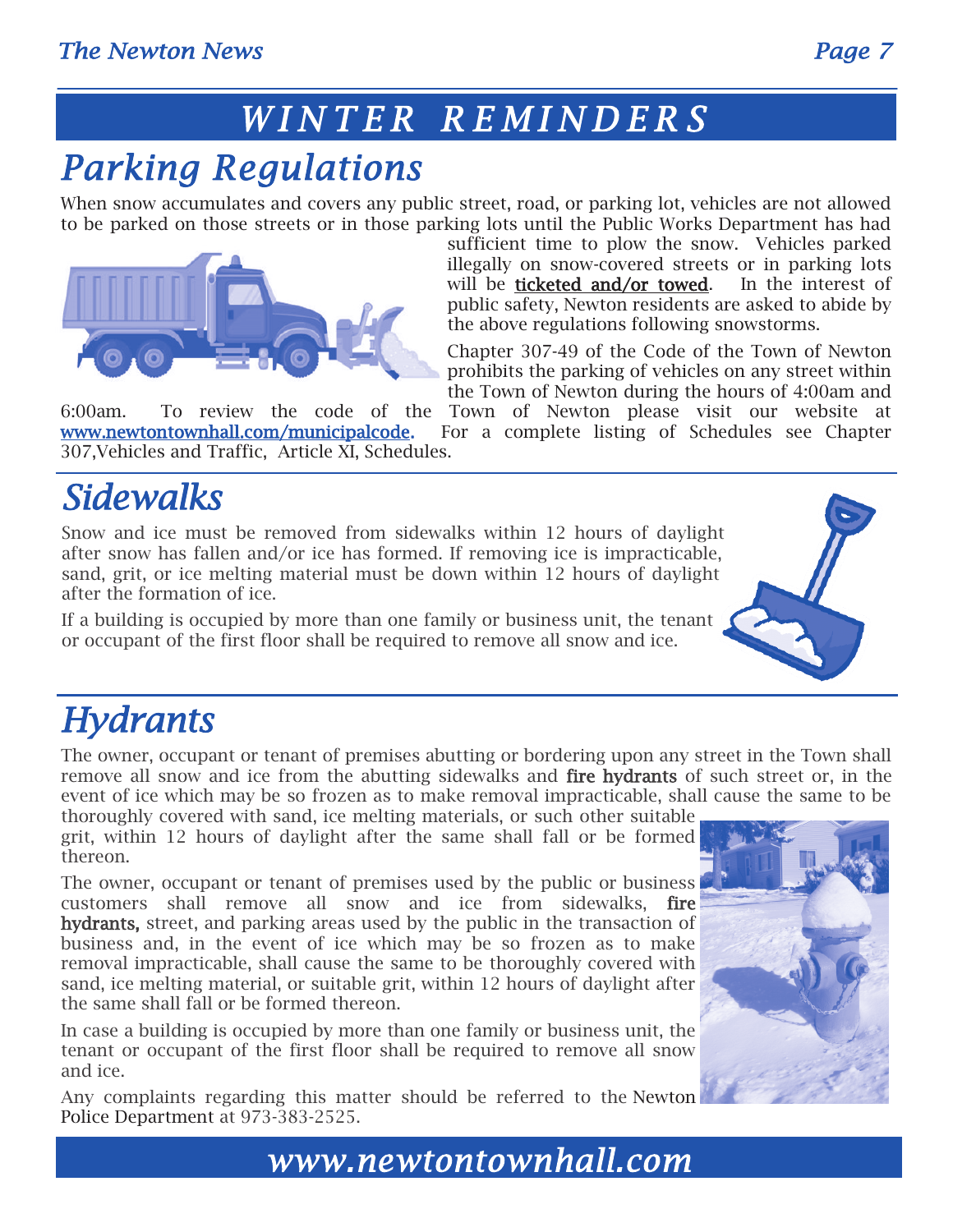THE MANUSCRIPT

### *F I R E D E P A R T M E N T*

Founded in 1836, the Newton Fire Department is one of the oldest continually operating fire departments in the United States. In addition to responding to emergencies with superior fire protection the Fire Department also gives back to the community they serve.

For more information on the Newton Fire Department please visit their Facebook page: [www.facebook.com/NewtonFD/.](https://www.facebook.com/NewtonFD/)



### *FIRST AID SQUAD*

NFAS is busier than ever and always seeking new members! We seek anyone and everyone with a desire to help their community. No experience is required and we offer all training necessary at no cost to our volunteers.

If you are interested or wish to learn more, please visit [newtonfirstaidsquad.org.](http://newtonfirstaidsquad.org) Additionally, you can call us any time at 973-383-3377, email us at [info@newtonfirstaidqsquad.org](mailto:info@newtonfirstaidqsquad.org) or stop by at 68 Sussex Street!

### *CERTIFICATE OF COMPLIANCE*

A Certificate of Compliance inspection and approval is required prior to the re-occupancy or continued occupancy by means of re-rental or re-sale of all one- and two-family residential dwellings or dwelling units, located in the Town of Newton.

Applications for Certificate of Compliance inspections can be downloaded on our website at [newtontownhall.com/coc.](https://www.newtontownhall.com/DocumentCenter/View/140/Residential-Certificate-of-Compliance-Application?bidId=)

### *HEALTH DEPARTMENT*

Getting a flu vaccine during 2020-2021 is more important than ever because of the ongoing COVID-19 pandemic. Flu vaccination is especially important for people who are at high risk from flu; many of whom are also at high risk for COVID-19 or serious outcomes.

This season in particular, flu vaccination will help to reduce the burden on our healthcare system. Vaccinating can decrease the number of people who are infected with influenza, thus decreasing the number of people who will need medical assistance due to influenza related

illness. Responding to both COVID-19 and influenza related illnesses at the same time may be overwhelming for healthcare facilities. Vaccinating against influenza will also help to save essential medical resources and increase the amount and the quality of care for COVID-19 patients.

If you decide to get a flu shot, you can find locations near you that offer the flu vaccine at [https://sussex.nj.us/flu.](https://sussex.nj.us/flu)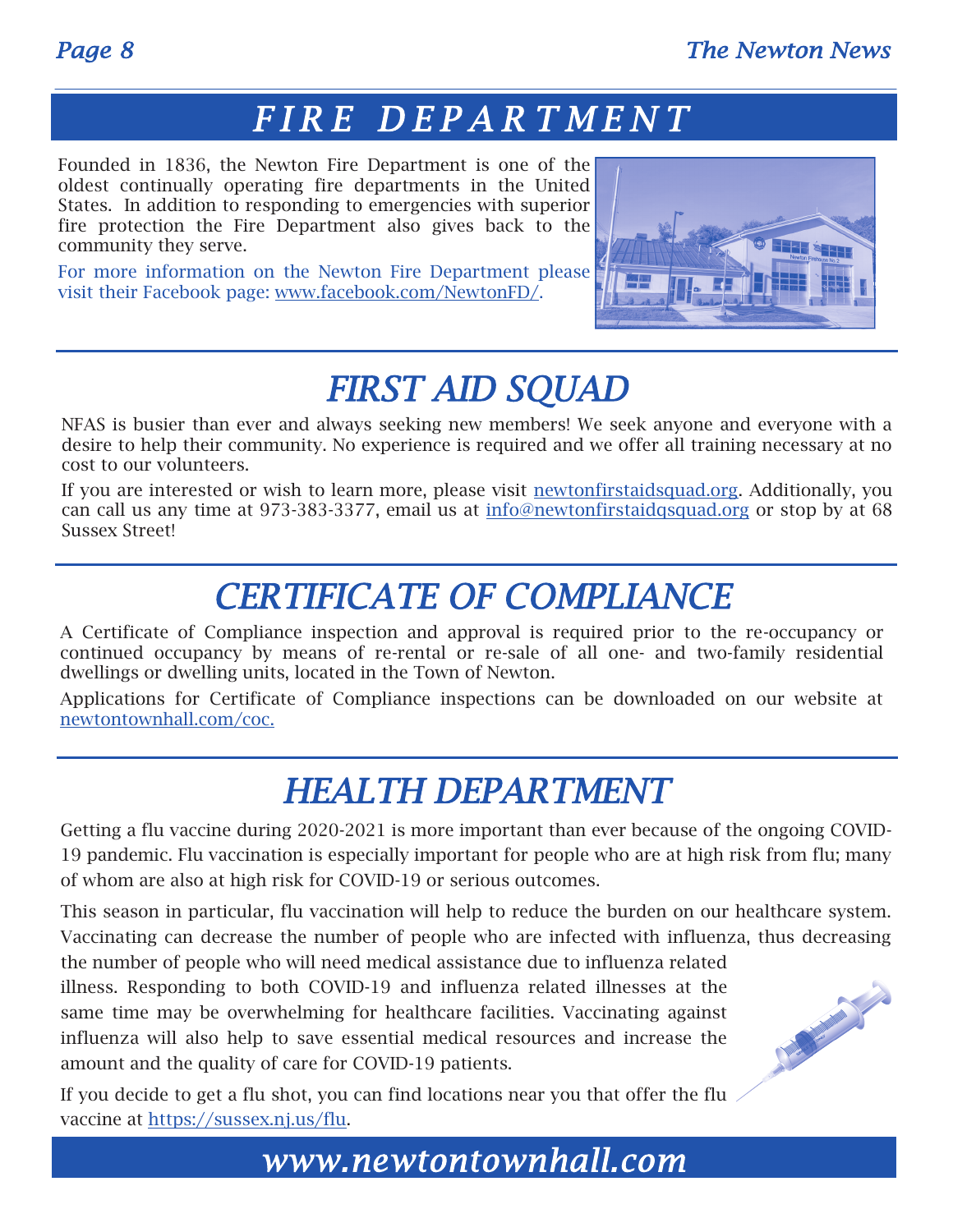### *F R O M T H E P O L I C E D E S K . . .*

The C.L.E.A.R. program, Community Law Enforcement Addiction Recovery program, is an initiative that the Newton Police Department supports as it promotes health, hope, and recovery among all individuals. Learn more about the C.L.E.A.R. program by visiting the website at [www.CLEARprogram.org]. This program continues to form a collaborative network of professionals in our community who will facilitate medical intervention, improve access to treatment and recovery support for those struggling with drug addiction. Individuals can seek assistance without fear of arrest or prosecution. This strategy has proven to have made a positive difference in the quality of life for people within the Sussex County community and beyond.



**COMMUNITY LAW ENFORCEMENT ADDICTION RECOVERY** 

Progressive, empathetic and proactive, Officers enjoy the ability to conduct community oriented policing in a Town whose residents and business owners provide them with such incredible support. Please visit our website and take the time to learn about all the work that members of the Police Department perform and look for our next "Coffee With a Cop" event too; they're a great opportunity to meet with your hometown Officers in a relaxed, informal setting to talk about community issues.

*Community Policing* is a public safety philosophy based on partnership and cooperation between law enforcement and the communities that they are sworn to protect and serve. It's for this reason that members of the Newton Police Department are committed to engaging those we serve and sharing information about our activity. This knowledge and information is empowering. It serves as a catalyst that not only increases our public safety effectiveness but also continually helps to build public trust.

The Police Department shares information through our website [[www.NewtonPolice.org\]](file:///C:/Users/commdev/AppData/Local/Microsoft/Windows/INetCache/Content.Outlook/SA4PKN6V/www.NewtonPolice.org) and mobile apps. Called CityConnect, the app allows users to see local crime data and police activity. The app also facilitates sharing information back to the department with the ability to send anonymous tips (with photos), subscribe to updates and browse our social media sites.







*Please visit [www.NewtonPolice.org](http://www.NewtonPolice.org) for more information.*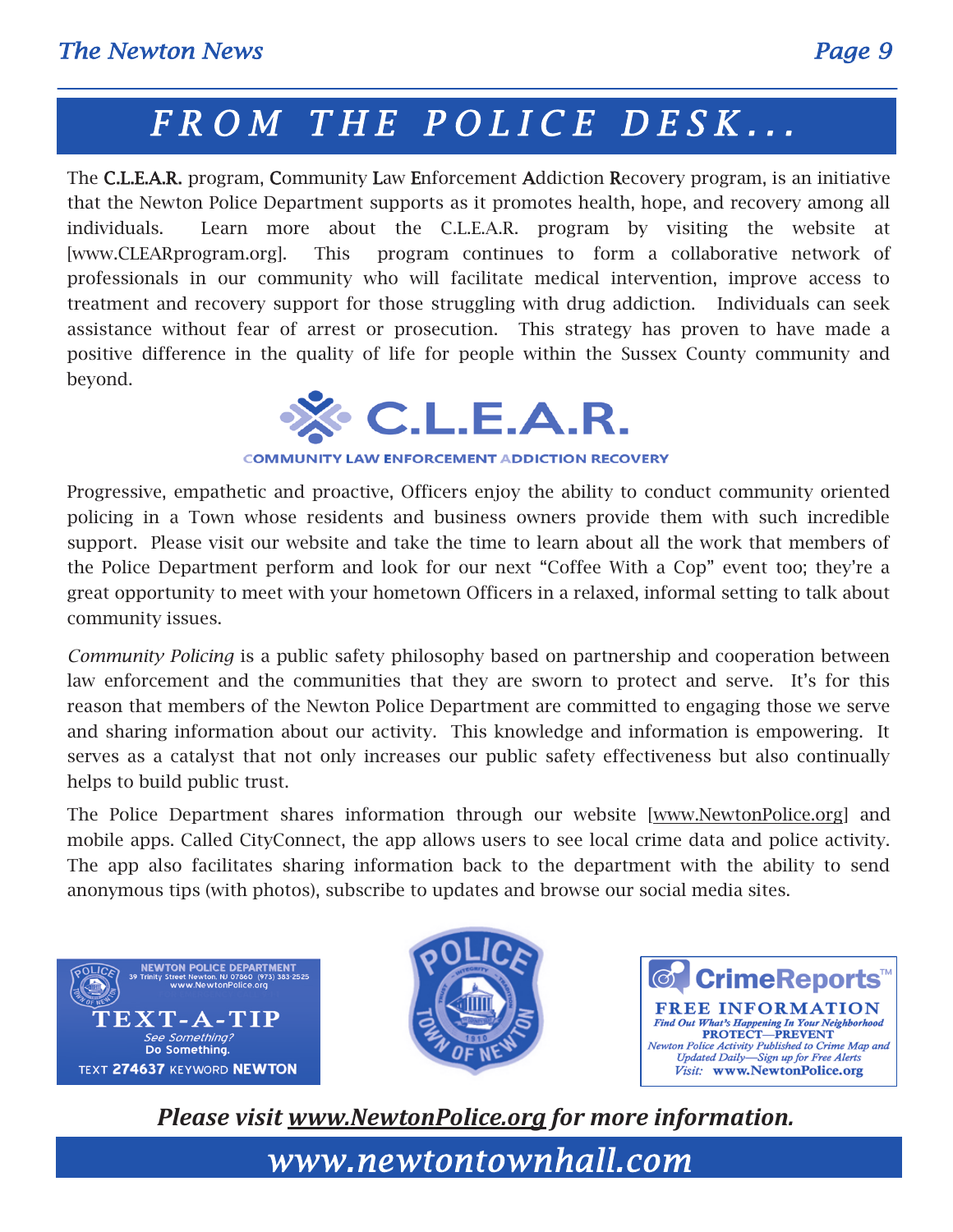### *Fall Leaf & Brush Pickup*

The Town of Newton announces it will combine a brush pick-up with the annual leaf collection program in November. The Public Works crew will begin the Collection Program on Monday, November 2, 2020 and will continue until November 23, 2020. The leaf and brush pickup will follow the Recycling Zone schedule for the entire week. Please visit [http://](http://www.newtontownhall.com/114/Recycling) [www.newtontownhall.com/114/Recycling](http://www.newtontownhall.com/114/Recycling) for specific zone information.

Please put the biodegradable bags and brush out at the curb line and not in the street. This will avoid interference with traffic and possible breakage of the bags. Tree limbs must be smaller than *4 inches* in diameter (no exceptions). The clean-up is intended for residents to clear away naturally occurring fallen brush and light pruning. Property owners are responsible for felled trees.

The leaves and brush will be taken to the Sussex County Municipal Utilities Authority (SCMUA) facility for disposal. SCMUA will only accept leaves in *biodegradable bags*. The bags can be purchased at local home improvement stores. Residents may take leaves/brush to SCMUA for disposal themselves, but a small fee may be charged by the County facility.

### *Recycling News*

The Town of Newton conducts monthly curbside collection of commingled recycling and newspaper. As a reminder, containers placed curbside can be no larger than 35 gallons and must be at the curb no later than 7:00am on your designated pick up day. Recyclables must be rinsed before placing at curbside, failure to do so will result in your recyclables not being picked up.

Twice a year, in June and December, the Town sends the "Newton Recycling News" to all its residents outlining recycling guidelines and the curbside collection schedule. This publication is also available on the Town's website at www.newtontownhall.com.

Recycling center hours are Thursday 8:00am to 4:00pm and Saturdays 8:00am to 1:00pm. Brush leaves and grass clippings are no longer accepted at the Recycling Center.

### *Christmas Tree Pickup*

The Department of Public Works crew will be picking up Christmas trees beginning December 28, 2020 through January 18, 2021. All trees must be free of bases, lights, and ornaments.

### *Water and Sewer News*

FUN FACT: A running toilet uses up to 1 ½ gallons per minute. If your water bill is high and your toilet is running or not filling correctly, you have found the problem and need to fix it immediately.

With the cold weather coming, please be sure to keep meters and pipes from freezing and cracking.

Fourth quarter water bills are due December 26, 2020. Payments received after that date will accrue a ten percent penalty.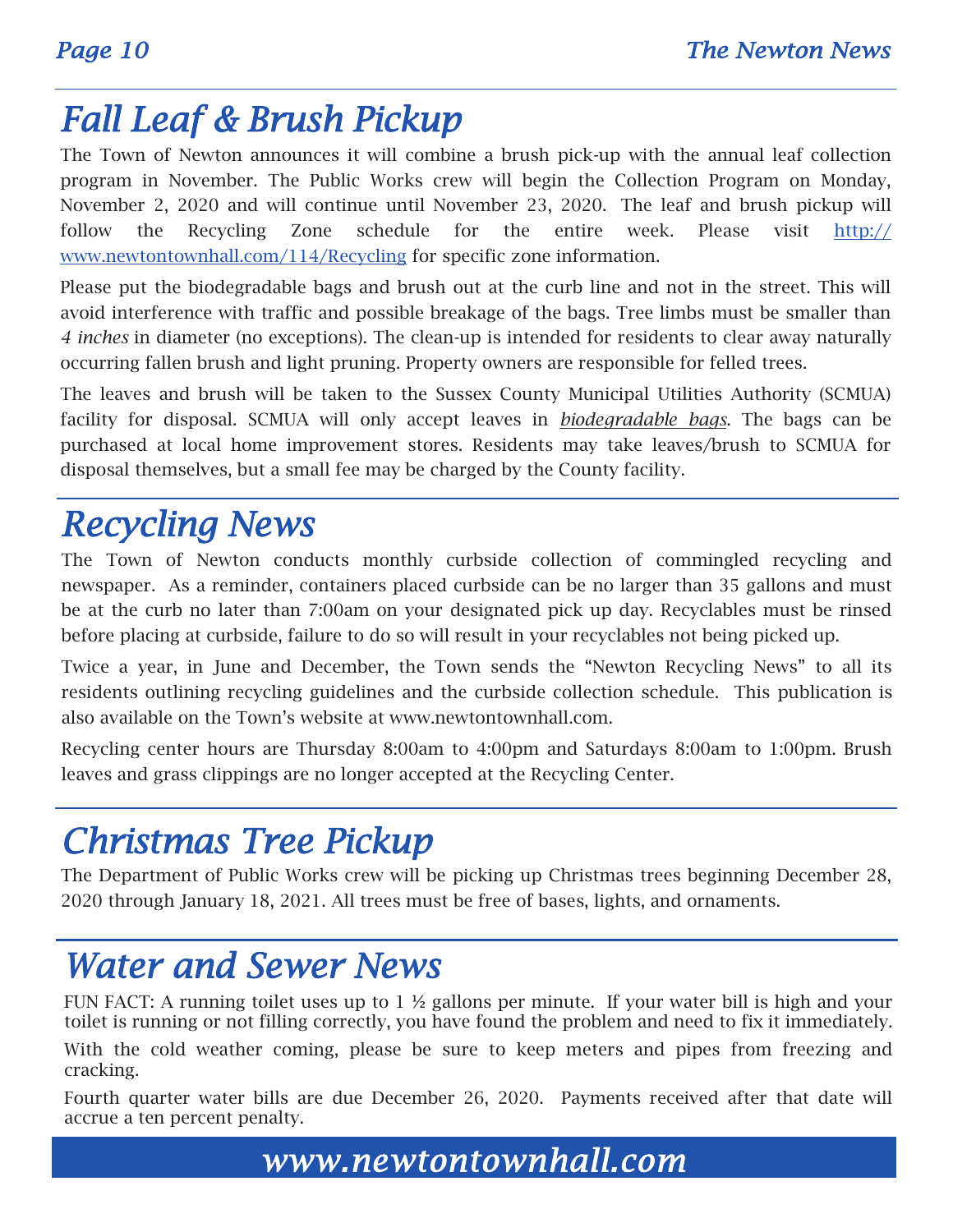## *S T O R M W A T E R M A N A G E M E N T*

#### A Guide to Healthy Habits for Cleaner Water

Pollution on streets, parking lots, and lawns is washed by rain into storm drains, then directly to our drinking water supplies and the ocean and lakes our children play in. Fertilizer, oil, pesticides, detergents, pet waste, grass clippings: you name it and it ends up in our water.

Stormwater pollution is one of New Jersey's greatest threats to clean and plentiful water, and that's why we're all doing something about it.

By sharing the responsibility and making small, easy changes in our daily lives, we can keep common pollutants out of stormwater. It all adds up to cleaner water, and it saves the high cleanup costs.

As part of New Jersey's initiative to keep our water clean and plentiful and to meet federal requirements, many municipalities and other public agencies must adopt ordinances or other rules prohibiting various activities that contribute to stormwater pollution. Breaking these rules can result in fines or other penalties.

#### Limit your use of fertilizers and pesticides

- Do a soil test to see if you need a fertilizer.
- Do not apply fertilizers if heavy rain is predicted.
- Look into alternatives for pesticides.
- Maintain a small lawn and keep the rest of your property or yard in a natural state with trees and other native vegetation that requires little or no fertilizer.
- If you use fertilizers and pesticides, follow the instructions on the label on how to correctly apply it.

#### Properly use and dispose of hazardous products

Hazardous products include some household or commercial cleaning products, lawn and garden care products, motor oil, antifreeze, and paints.

- Do not pour any hazardous products down a storm drain because storm drains are usually connected to local bodies of water and the water is not treated.
- If you have hazardous products in your home or workplace, make sure you store or dispose of them properly. Read the label for guidance.

 Use natural or less toxic alternatives when possible.

#### Keep pollution out of storm drains

- Recycle used motor oil.
- Municipalities and many other public agencies are required to mark certain storm drain inlets with messages reminding people that storm drains are connected to local bodies of water.
- Do not let sewage or other wastes flow into a stormwater system.
- Clean and plentiful water is important to our families, our environment, our economy and our quality of life. Did you know that animal waste from pets can pollute our waters? When left on the ground, pet waste is washed by rain and melting snow and ice into storm drains that carry it to our rivers, lakes, bays, the ocean and drinking water. Animal waste contains a high concentration of nutrients as well as bacteria and disease-causing microorganisms that can cause problems.

#### Clean up after your pet

- Follow the Town of Newton pet-waste rules.
- Pick up and properly dispose of pet waste dropped on public or people's property.
- Use newspaper, bags or pooper-scoopers to pick up wastes.
- Dispose of the unwrapped pet waste in a toilet.
- Never discard pet waste in a storm drain.

#### Don't litter

- Place litter in trash receptacles.
- Recycle. Recycle. Recycle.

#### Dispose of yard waste properly

- Participate in community cleanups.
- Keep leaves and grass out of storm drains.
- Use leaves and grass clippings as a resource for compost.
- Use a mulching mower that recycles grass clippings into the lawn.